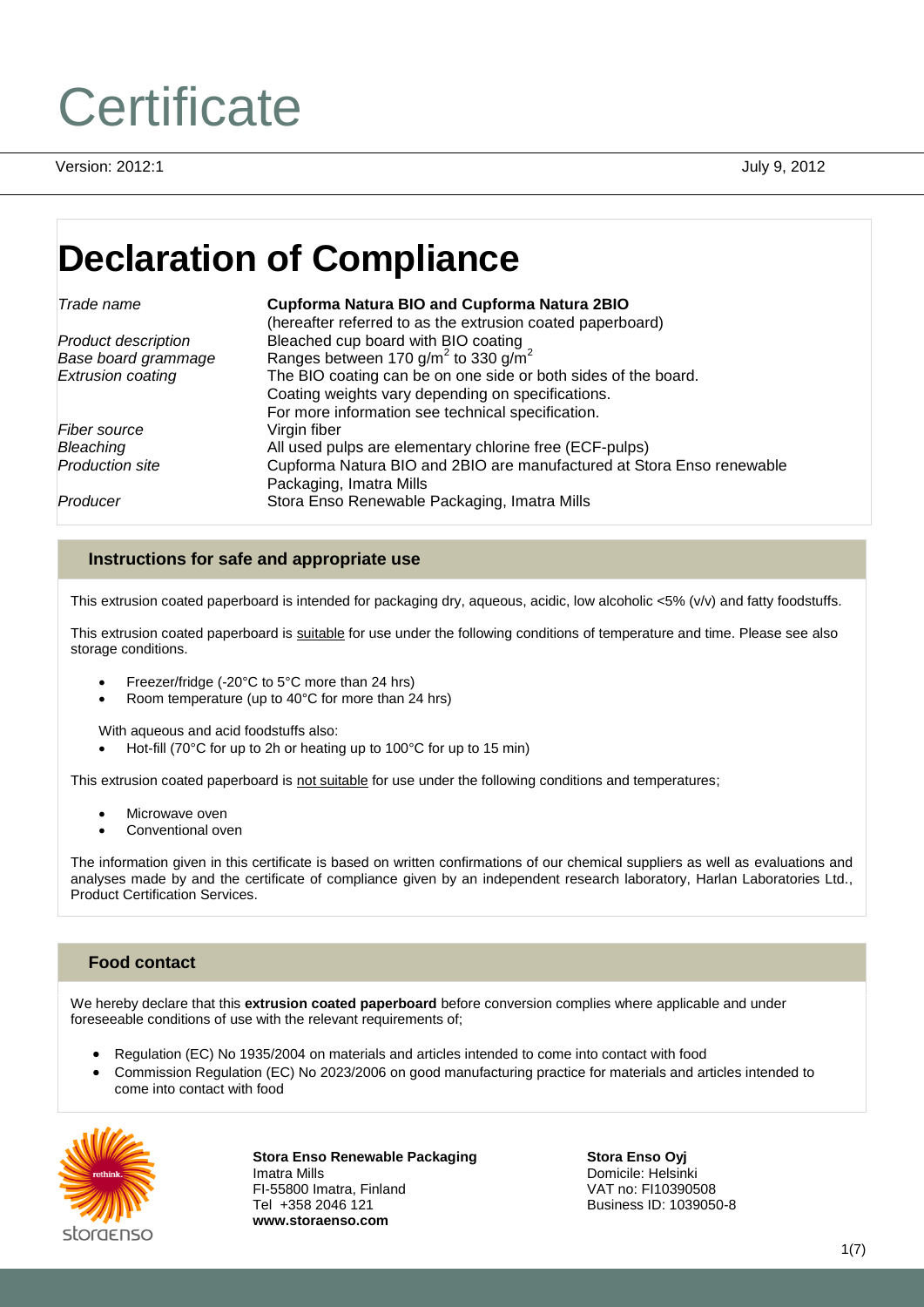# **Industry Guideline**

The *Industry Guideline for the Compliance of Paper and Board Materials and Articles for food contact* provides harmonised approach for self-regulation of paper and board. Stora Enso as a company support and operate according to the Industry Guideline. More information on the guideline can be found on the following web site; <http://www.cepi.org/content/default.asp?pageid=617>

# **Raw materials / Compliance with European food contact legislation**

#### *Paperboard*

For the purpose to achieve high chemical and microbiological purity only virgin fibers and food contact approved chemical additives are used as raw material in the production of paperboard. The pulp and paper manufacturing process conforms to established technology involving the use of generally recognized chemicals.

All chemical additives used as raw materials for the paperboard are mentioned where applicable in the following regulations. Information below is based on the written confirmation of our suppliers and analysis performed on the paperboard.

The **paperboard** complies where applicable and under foreseeable conditions of use with;

- Regulation (EC) No 1935/2004 on materials and articles intended to come into contact with food
- Regulation (EC) No 2023/2006 on good manufacturing practice for materials and articles intended to come into contact with food
- BfR Recommendation XXXVI, Paper and board (2011)

#### *Plastic layer*

All substances used as raw materials for the extrusion coating are mentioned where applicable in the following regulations. Information below is based on the written confirmation of our suppliers and analysis performed on the extrusion coated paperboard.

The **substances used in the extrusion coating** comply where applicable and under foreseeable conditions of use with:

- Regulation (EC) No 1935/2004 on materials on materials and articles intended to come into contact with food
- Commission Regulation (EU) 10/2011 as amended 1282/2011 on plastic materials and articles intended to come into contact with food

#### **SML – plastic layer**

Substances used in the extrusion coating contain the following monomers, other starting substances, macromolecules obtained from microbial fermentation, additives or polymer production aids with specific migration limit (SML) according to Commission Regulation (EU) 10/2011:

| Substance                  | CAS-number     | SML in plastic (mg/kg)                                  |
|----------------------------|----------------|---------------------------------------------------------|
| Hexamethylene diisocyanate | 822-06-0       | 1 mg/kg in final product expressed as isocyanate moiety |
| 1,4-Butanediol             | 110-63-4       | 5 mg/kg                                                 |
| Terephthalic acid          | $100 - 21 - 0$ | 7,5 mg/kg                                               |
| Tetrahydofuran             | 109-99-9       | $0,6$ mg/kg                                             |

#### *Dual Use Additives - plastic layer*

The following additives are also authorized as food additives by Regulation (EC) No 1333/2008 or as flavourings by Regulation (EC) No 1334/2008 and according to our supplier may be present in the **substances used in the extrusion coating**:

| Substance   | E number |
|-------------|----------|
| Lactic acid | E 270    |

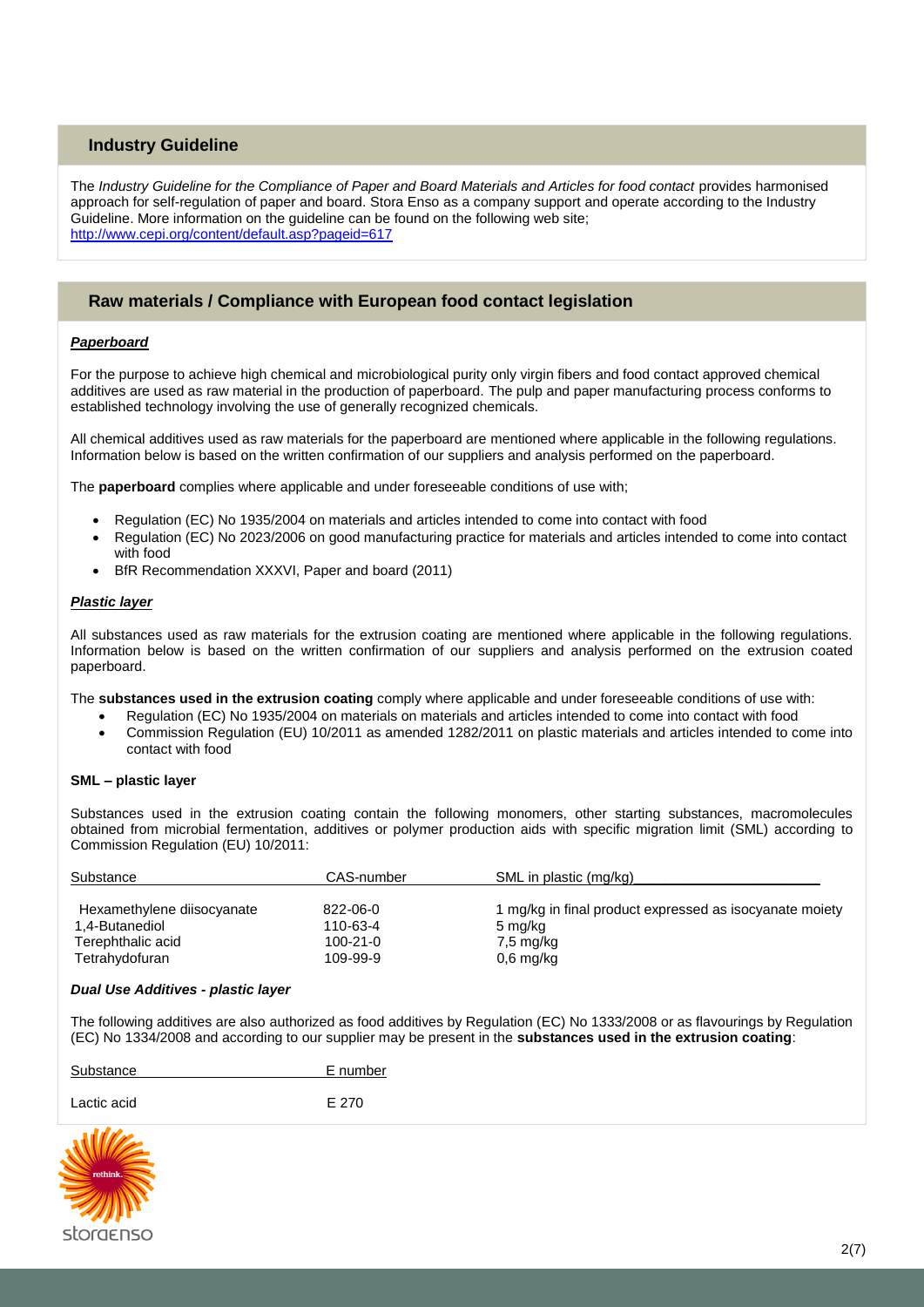#### *Analyses / Migration tests according to Commission Regulation (EU) 10/2011*

The overall migration tests have been performed on representative samples of **the plastic layer of extrusion coated paperboard** according to EN 1186-1, EN 1186-5 and EN 1186-14 with the following results. The contact area to volume ratio in the migration tests was 98 ml/dm<sup>2</sup>. The overall migration limit 10 mg/dm<sup>2</sup> stipulated in the Commission Regulation (EU) 10/2011\* is not exceeded.

| <b>Simulant</b>  | <b>Contact time</b> | Temperature (°C) | Results (mg/ dm <sup>2</sup> ) |
|------------------|---------------------|------------------|--------------------------------|
| 3% Acetic acid   | $30 \text{ min}$    | $100^{\circ}$ C  | < 10                           |
| 3% Acetic acid   | 10 days             | $40^{\circ}$ C   | < 10                           |
| 50% Ethanol      | 10 days             | $40^{\circ}$ C   | < 10                           |
| 95% Ethanol      | 10 days             | $40^{\circ}$ C   | ~10                            |
| <b>Isooctane</b> | 2 days              | $20^{\circ}$ C   | < 10                           |

Compliance with three SML limitations mentioned below has been shown by worst case calculations. The specific migration limits stipulated in the Commission Regulation (EU) 10/2011\* are not exceeded.

| Substance                  | CAS-number | SML in plastic (mg/kg)                                    |
|----------------------------|------------|-----------------------------------------------------------|
| Hexamethylene diisocyanate | 822-06-0   | < 1 mg/kg in final product expressed as isocyanate moiety |
| 1.4-Butanediol             | 110-63-4   | < 5 mg/kg                                                 |
| Terephthalic acid          | 100-21-0   | < 7.5 mg/kg                                               |

Compliance with SML limitation for Tetrahydrofuran, CAS-number 109-99-9, has been shown by migration measurements according to EN 13130-1 and EN 13130-8. The specific migration limits stipulated in the Commission Regulation (EU) 10/2011\* are not exceeded.

| <b>Simulant</b> | <b>Contact time</b> | Temperature (°C) | Results (mg/kg) |
|-----------------|---------------------|------------------|-----------------|
| 3% Acetic acid  | 30 min              | $100^{\circ}$ C  | 0.6             |
| 3% Acetic acid  | 10 days             | $40^{\circ}$ C   | 0.6             |
| 50% Ethanol     | 10 days             | $40^{\circ}$ C   | 0.6             |
| Olive oil       | 10 days             | $40^{\circ}$ C   | < 0.6           |

*\** Transitional provisions in Commission Regulation (EU) 10/2011: Until 31st December 2012 the supporting documents referred to in Article 16 shall be based on the basic rules for overall and specific migration testing set out in the Annex to ECD 82/711/EEC (the old rules). As from 1<sup>s</sup> January 2013 the supporting documents referred to in Article 16 for materials and articles placed on the market until 31<sup>st</sup> December 2015 may be based on either the old rules (as above) or the new rules according to Commission Regulation (EU) 10/2011. As from 1<sup>st</sup> January 2016 the supporting documents referred to in Article 16 shall be based on the new rules according to Commission Regulation (EU) 10/2011.

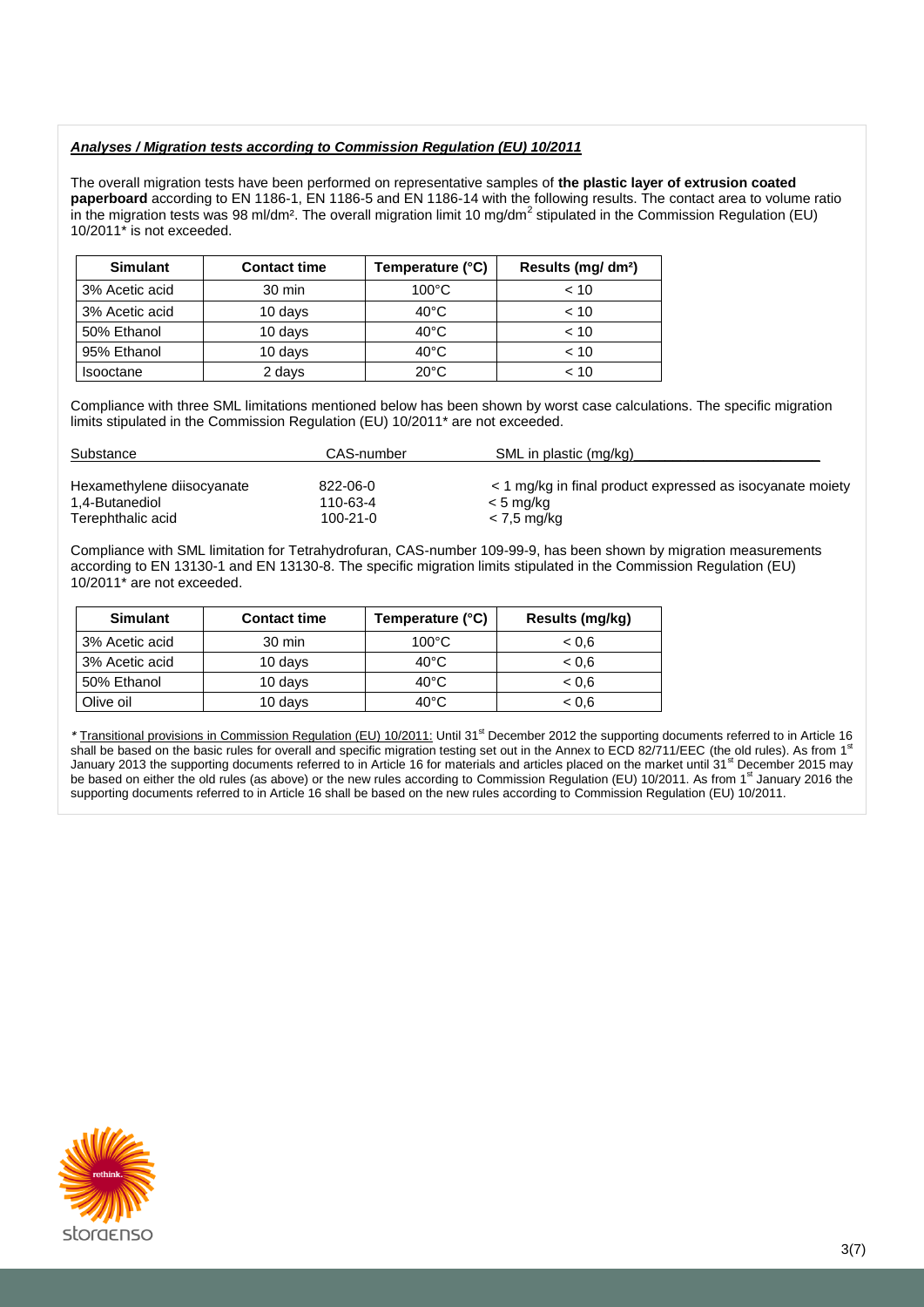# **Raw materials / Compliance with US food contact legislation**

#### *Paperboard*

All chemical additives used as raw materials for the paperboard are mentioned where applicable with the following regulations. Information below is based on the written confirmation of our suppliers.

The **paperboard** complies where applicable and under foreseeable conditions of use with;

- FDA, Title 21, §176.170: Paper and Paperboard Components (2011)
- FDA, Title 21, §176.180: Paper and Paperboard Components (2011)

#### *Plastic layer*

All substances used as raw materials for the extrusion coating are mentioned where applicable in the following regulations. Information below is based on the written confirmation of our suppliers.

Food Contact Notifications (FCN) No 178, 475 and 916

#### *Analyses / Extraction tests according to Table 2 at 21 CFR §176.170*

Based on the extraction tests and information from our suppliers this extrusion coated paperboard is suitable for packaging food types I, II, III, IV A-B, V, VI B, VII A-B, VIII and IX up to condition of use C and food types VI A and C up to condition of use D as listed in table 2 of 21 CFR §176.170.

# **Analyses / Paperboard**

#### *Compliance with BfR Recommendation XXXVI*

The paperboard complies with the requirements in BfR Recommendation XXXVI, Paper and Board as follows. Analyses have been performed on representative samples of paperboard.

*Heavy metals:*

| Cadmium (Cd)  | $< 0.1$ mg/kg  |
|---------------|----------------|
| Mercury (Hg)  | $< 0.1$ mg/kg  |
| Lead (Pb)     | $< 1.0$ mg/kg  |
| Chromium (Cr) | $< 1.0$ mg/kg  |
| Chromium-VI   | not detectable |
|               |                |

Formaldehyde: Analysis has been performed according to EN 1541. The amount of formaldehyde is < 1 mg/dm<sup>2</sup>.

*Pentachlorophenol (PCP):* Analysis has been performed according to EN ISO 15320. The amount of PCP is < 0.15 mg/kg.

*Fluorescent whitening agents*: Analysis has been performed according to EN 648. There was no visible transfer (grade 5) for any of the test fluids.

*Colour fastness:* Analysis has been performed according to EN 646. There was no visible transfer (grade 5) for any of the test fluids.

*Hemmohof test:* Analysis has been performed according to EN 1104. There is no transfer of antimicrobial constituents. We do not add surface biocides on top of the paperboard which can also be seen in the result.

#### *Dioxin in paperboard*

The content of polychlorinated dibenzo-p-dioxins (PCDDs) and polychlorinated dibenzofurans (PCDFs) expressed in World Health Organization (WHO) and NATO/CCMS toxic equivalents in paperboard are below 1 ng/kg board. The paperboard does not contain "dioxin-like" coplanar polychlorinated biphenyls (PCBs) above 2 ng/kg board.

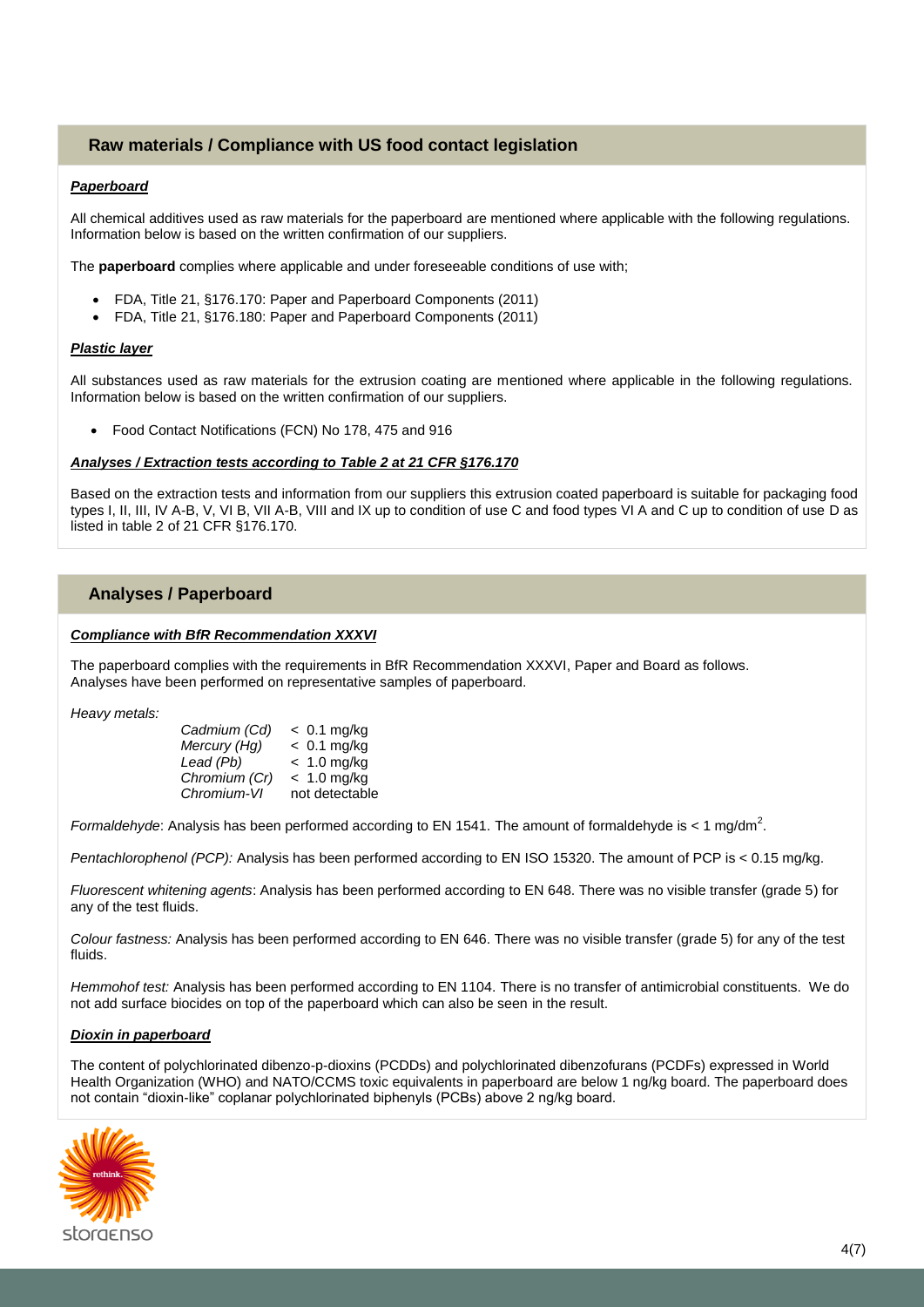# **Substances / Paperboard**

Intentionally added shall mean deliberately utilized in the formulation of a material or component where its continued presence is desired in the final product to provide a specific characteristics, appearance or quality. Please note that we do not analyze the paperboard for the substances listed below. Information below is based upon information given by our chemical suppliers.

# *Animal origin*

We hereby confirm that no additive of animal origin is intentionally added in the production of paperboard.

### *BSE*

We hereby confirm that no substances causing Transmissible Spongiform Encephalopathies, TSEs including Bovine spongiform encephalopathy, BSE and Creutzfeldt Jakob Disease, JCD is intentionally added in the production of paperboard.

#### *Food allergens*

We hereby confirm that, with reference to the US FDA Food Allergen Labelling and Consumer Protection Act (FALCPA) and the Commission Directive 2007/68/EC, the following food allergens or products derived thereof are not intentionally added for the manufacture of paperboard:

- Cereals containing gluten and products thereof
- Crustaceans and products thereof
- Eggs and products thereof
- Fish and products thereof
- Peanuts and products thereof
- Soybeans and products thereof
- Milk and products thereof
- Nuts and products thereof
- Celery and products thereof
- Mustard and products thereof
- Sesame seeds and products thereof
- Sulphur dioxide and sulphites at concentrations that may cause transfer from food packaging into food exceeding 10 mg/kg expressed as SO<sub>2</sub>.
- Lupin and products thereof
- Molluscs and products thereof

Consequently the products may reasonably be expected not to contain allergenic proteins.

#### *Phthalates*

We hereby confirm that no phthalates are intentionally added in the production of paperboard or extrusion coating.

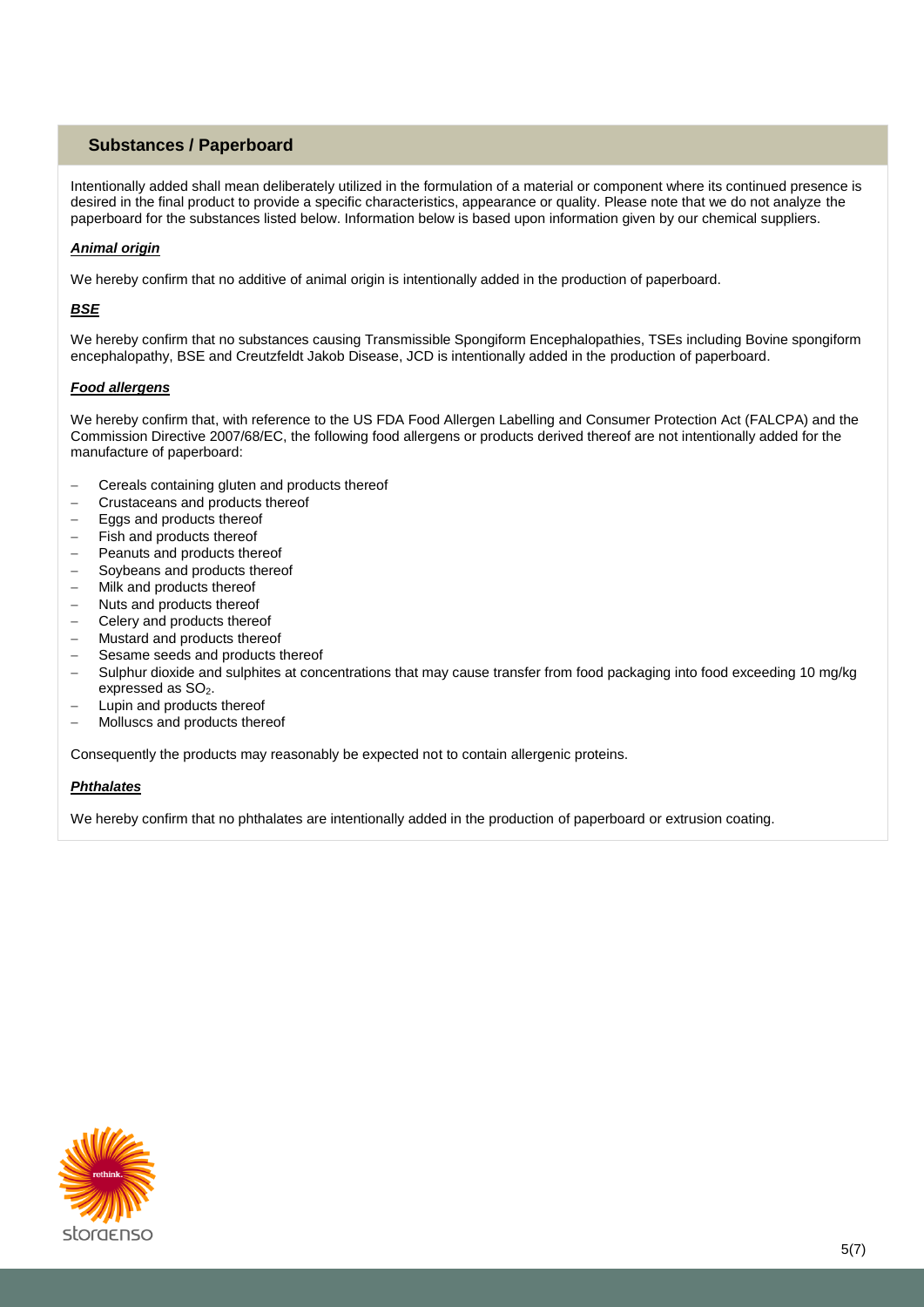# **Additional legislation and regulations, not food related**

#### *Packaging and Packaging Waste Directive*

The **extrusion coated paperboard** complies with the Packaging and Packaging Waste directive 94/62/EC amended by 2004/12/EC.

- The sum of lead, cadmium, mercury and hexavalent chromium in the paperboard is less than 100 ppm (EN 13428).
- The level of substances hazardous\* to the environment in the paperboard is less than 0.1 %(EN 13428).

\* Classified in EU directive 67/548/EC and listed as N-classified in [www.kemi.se/nclass](http://www.kemi.se/nclass)

The extrusion coated paperboard is suitable for recovery by ;

- Material recycling (EN 13430)
- Energy recovery (EN 13431)
- Composting and biodegradation (EN 13432), certified by AIB-Vincotte, certification number 11-677-D\*: <http://okcompost.be/en/certified-products/>

\* A finished product made of an OK compost certified intermediate material like the food service boards of Imatra, does not automatically comply with the requirements of the OK compost test program. Because of the other unknown components that can be added to the finished product (ink, reinforcement path, glue etc.), this **finished product** needs to be submitted to OK compost certification in order to have the permission to put the OK compost mark on this finished product.

#### *REACH*

The aim of REACH is to improve the protection of human health and the environment through the better and earlier identification of properties of chemical substances. The REACH regulation gives greater responsibility to industry to manage the risks from chemicals and to provide safety information on the substances. REACH requires an extensive information exchange in the supply chain in order to fulfill all obligations.

Our obligations in REACH are as a downstream user and as a manufacturer of substances and articles. To secure REACH compliance from our suppliers we have included REACH demands in our purchasing agreement. For the substances that we manufacture and where REACH demands registration we have done or we will do the registrations according to the timelines set in the REACH regulation.

Cellulose pulp is defined as a substance and exempted from registration according to appendix IV. Our paper and paperboard grades are defined as articles without intended release according to REACH. Consequently this means that registration doesn't apply for our paper and paperboard grades.

If any of our articles contains above 0.1% (w/w) of a **S**ubstance of **V**ery **H**igh **C**oncern that will be published on the [Candidate](http://echa.europa.eu/chem_data/authorisation_process/candidate_list_table_en.asp)  [List](http://echa.europa.eu/chem_data/authorisation_process/candidate_list_table_en.asp) we will inform you as REACH requires. We continuously follow the development of the Candidate List and the substances for authorization. To our knowledge today none of our articles contain any **S**ubstance of **V**ery **H**igh **C**oncern that is on the Candidate List in a concentration above 0.1% (w/w).

#### *Safety of toys*

We hereby confirm that the **paperboard** before conversion complies to the European Standard EN 71-3, Safety of toys – Part 3 with amendment A1: Migration of certain elements. This information is based upon information from our suppliers and upon analyses performed on the paperboard.